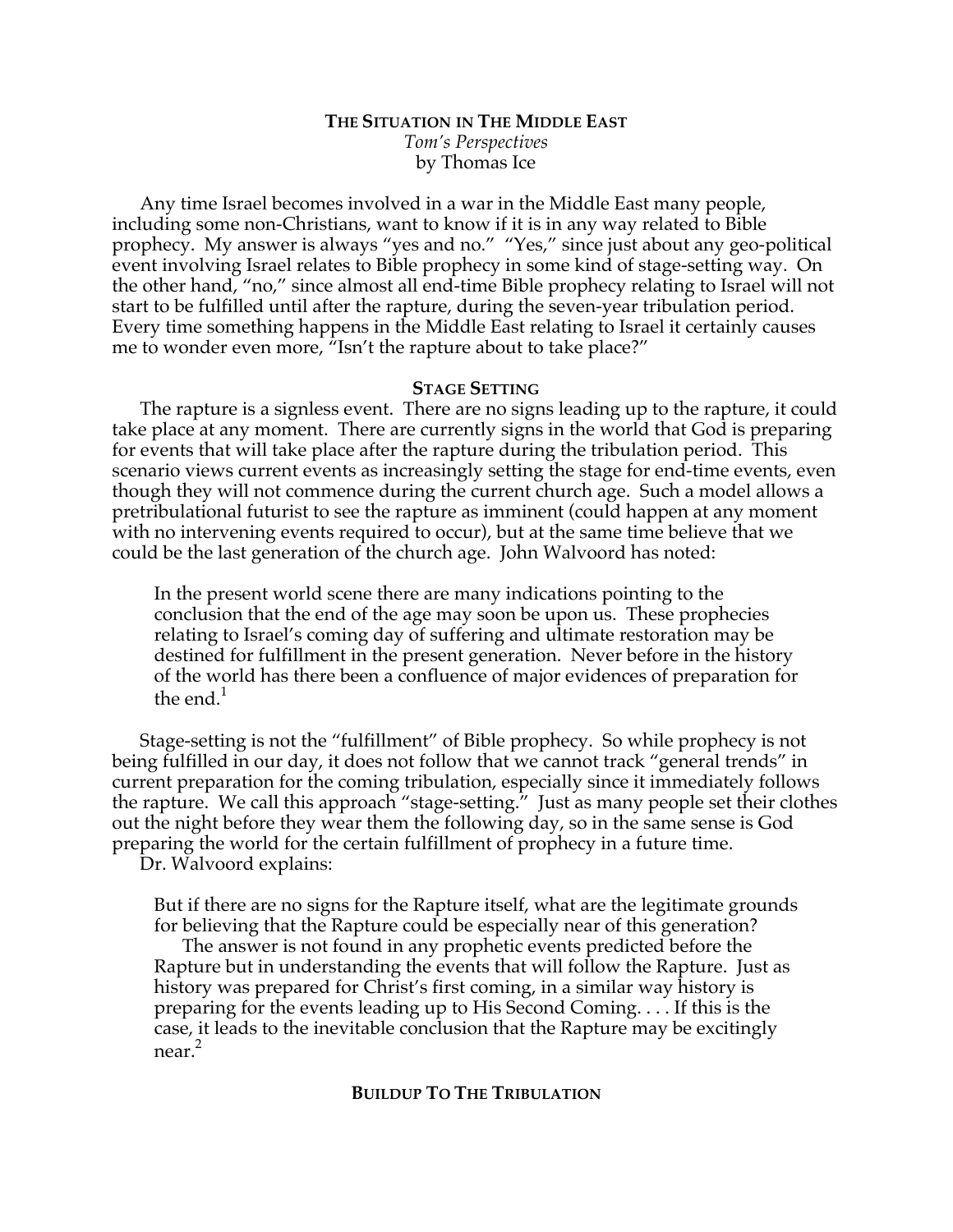I believe that the current War in the Middle East is a buildup to the start of the tribulation when Israel will enter into a covenant with the antichrist of the Revived Roman Empire (Isa. 28:18; Dan. 9:24–27). The first three and a half years of the tribulation are a time in which the antichrist will promise to protect the nation of Israel. We know that after setting up his image in the rebuilt Temple in the middle of the seven-year period that he will persecute that nation (Rev. 12). We also know that all the nations of the world will be against Israel during the tribulation (Zech. 12—14), which is why they gather against Israel at the Campaign of Armageddon (Joel 2—3; Rev. 16:16). Thus, we can see increasingly today that because of the current situation the world increasingly is turning against God's regathered people—Israel. How is this happening?

For a brief understanding of how the Middle East got to where it is today I need to do a quick survey of its history. If you begin with the rise of Islam in the seventh century we see that Mohammad and his established a militant religion who's goal became the conquest of the world. Islam took over the entire Arabian Peninsula and began spreading out from there. As Dave Hunt has noted: "Islam divides the entire world into Dar al-Islam (the house of peace) and Dar al-Harb (the house of war) and demands perpetual jihad everywhere against Dar al-Harb, i.e., non-Muslims. There can never be 'peace' until Islam has subjected the entire world to Allah."3 This explains the militancy of Islam today as it pursues global conquest.

Devout Muslims do not believe that there should be nations within Dar al-Islam. Mohammad had a single empire and this is why great leaders throughout Islamic history have been the ones who have unified Islam under a single empire. This was accomplished by Saladin (around 1,000 A.D.) and later the Turks (around 1500 A.D.). The nineteenth century saw a steep decline in the Ottoman Empire and it finally fell in World War I when the British and French conquered it. After World War I the British and French divided up the former Ottoman Empire into the nation-states that we have today. Oil had just come onto the world scene and the Europeans did not want any particular Arab state to have too much oil so they chopped up many into very small countries.

To the religious Muslim, the division of Dar al-Islam by the British and French was seen as a disruptive influence from the Western Imperialist Crusader and something that needs to be remedied. Devout Muslims not only believed that Dar al-Islam had been artificially divided by the infidel, they also tended to see their new leaders as corrupt representatives of the Crusader who were only interested in Arab oil. Thus, the goal for many Muslims was to try to reunite Dar al-Islam into a single empire so that global conquest could resume. This was the goal of Nasser of Egypt in the 50s and 60s. Saddam Hussein envisioned just such an empire when he started his war with Iran and then invaded Kuwait. Now Iran has its sights set on recreating Dar al-Islam as it pursues conquest through gaining nuclear technology and by destabilizing the Middle East through its proxies Hezbollah and Hamas.

Iran is the power behind this current war. They have a plan to take over the Muslim world and if they are able to do it then they will control much of the world's oil and would have the income and manpower in which to build a powerful army in order to destroy Israel, America and take over the rest of the world. Their first goal is to reunite as much of the Islamic Empire as possible in order to launch the Islamic goal of world domination. Benjamin Netanyahu, when ask what he thought is Iran's goals, said the following: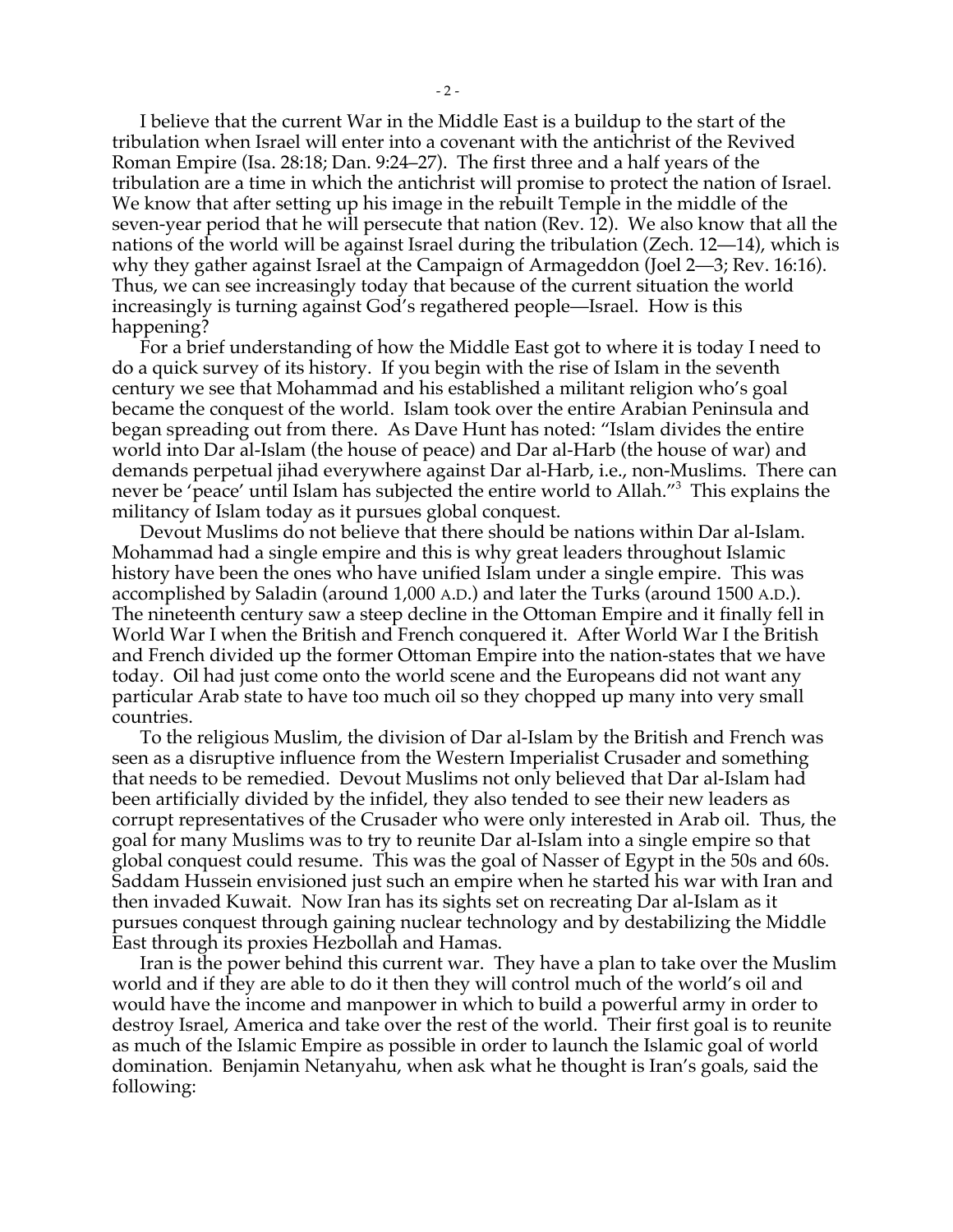I think this is a test-fire, test-firing of rockets into a Western country. Iran is committed to the destruction of Israel. It denies the Holocaust while preparing a new Holocaust. But Iran is also committed to a demented branch of Shiism which sees an apocalyptic war of millions of casualties in which Shiism will rise and the West will go down. We may be the first target, but we're not the last target. The other kind of fanaticism we witnessed 60 years ago, Nazism, also tried to arm itself with atomic weapons. These mad militancies start with attacks on the Jews, but they never end there. And ultimately the target is our free civilization.<sup>4</sup>

Israel has liberals running their nation at this time in Prime Minister Ehud Olmert and Defense Minister Amir Peretz and they are notorious for using underwhelming force when overwhelming force is required. Israel, in spite of possessing a great military, have not used it properly in their war with Hezbollah. This sets the stage for Israel to need outside protection and the motive for entering into an agreement with the antichrist. It would not be surprising to see the United States come out of this situation as a diminished Middle East broker and see the European Union step in to take our place. A war weary Israel is increasingly ripe for entering into the "covenant with death" (Isa. 28:18) that will kick off the tribulation. If we are approaching the tribulation then that means that the rapture is even closer.

#### **ISAIAH 17 AND DAMASCUS**

Some are wondering if "the oracle concerning Damascus," where that Syrian city will be forever destroyed (Isa. 17:1ff) could occur if Syria were to enter this conflict. No doubt with Israel's nuclear weapons they could certainly wipe Damascus off of the map. However, I do not believe that such a thing will happen in conjunction with this current Middle Eastern war, if one carefully reads Isaiah 17. Isaiah, chapters 13 through 23 speak of God's judgments against Babylon, Egypt, Tyre, Ethiopia and many other cities and countries. These judgments appear to take place when God judges the whole world, which we know from many Old Testament passages will take place during the tribulation and at the second coming of Christ. Further, Isaiah 24 through 26 is a major section about the tribulation period in which God will judge all "the inhabitants of the earth" (Isa. 24:1, 6, 17; 26:9, 18, 21). Thus, it makes more sense to see this cluster of prophesies in Isaiah 13 through 26 as taking place after the rapture and during the tribulation.

Having said all of that, it is very clear that momentous events are taking place that appear to be preparing the world for the last days—the last days known as the tribulation. Even in these troubled times our hope remains the blessed hope of Christ's return in the clouds to rapture His church. Are you ready? Maranatha!

#### **ENDNOTES**

 $\frac{1}{1}$ John F. Walvoord, *Israel in Prophecy* (Grand Rapids: Zondervan, 1962), p. 129.

<sup>&</sup>lt;sup>2</sup>John F. Walvoord, Armageddon, Oil and the Middle East Crisis, revised (Grand Rapids: Zondervan Publishing House, 1990), p. 217.

<sup>3</sup> Dave Hunt, *Judgment Day! Islam, Israel and the Nations*, expanded second edition (Bend, OR: The Berean Call, 2006), p. 188.